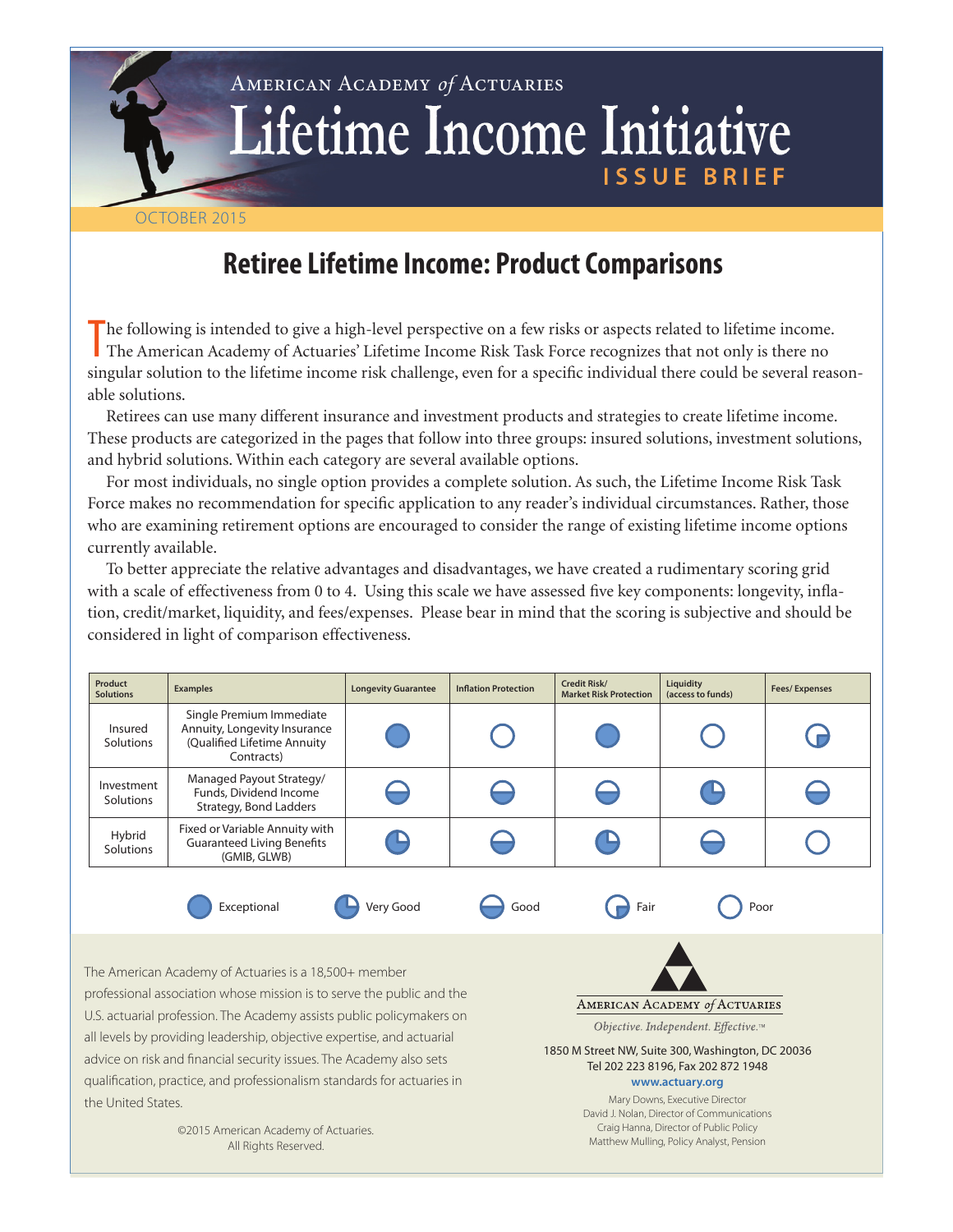### **Longevity Risk**

**Insured Solutions: (Grade: 4/4) –** Insured solutions (mainly Single Premium Immediate Annuities (SPIAs) and Longevity Insurance, also called Deferred Income Annuities (DIAs)) are designed to provide protection against longevity risk for individuals. They have a very simple structure and provide policyholders an income for the remainder of their lifetimes, in exchange for an upfront premium. Longevity risk from the policyholder's perspective is completely transferred to the insurance company (this protection is proportional to the amount of coverage bought by the individual). Individuals concerned about longevity risk for themselves as well as for their spouses have different options, including joint survival options or simply buying an additional separate insured lifetime income solution policy for their spouse.

#### **Investment Solutions: (Grade: 2/4) –**

Investment solutions encompass a wide array of possibilities. Broadly speaking, this methodology consists of buying different financial securities and establishing a withdrawal strategy to provide income during retirement. This category receives an overall 2/4 grade, but individual solutions can vary widely.

At one extreme, a retiree who put his or her funds in a savings account, accruing interest income every year and making high withdrawals of a fixed amount, runs a significant risk of running out of money before he or she dies and, consequently, faces high longevity risk. Such a strategy would get a grade of 0/4 in the longevity risk category.

At the other extreme, a retiree who put funds in a portfolio of securities and plans to live off the investment income generated by the securities in the portfolio (coupons of bonds, dividends from stocks, etc.) and never plans to deplete its capital, faces virtually no longevity risk. Such a strategy would get a grade of 4/4 in the longevity risk category.

In the middle, as mentioned above, there is a wide array of strategies. The key point to remember is that depletion of capital can be

very tricky given the unknown variable of life span. Living standards and bequest goals need to be established, addressed and readjusted periodically.

**Hybrid Solutions: (Grade: 3/4) –** Hybrid solutions (mainly Guaranteed Lifetime Withdrawal Benefits (GLWB) attached to variable or indexed annuities, or Contingent Deferred Annuities (CDA) wrapped around mutual funds) are designed to provide a traditional "mutual fund" type investment solution for retirees with an added benefit that generally works as follows: a policyholder makes predetermined fixed systematic withdrawals from his or her account, and if the account value of the fund goes to zero, the policyholder is still entitled to receive the specified withdrawals until he or she dies. This solution provides good protection for individuals against longevity risk (of course this protection is proportional to the amount of coverage bought by the individual).

## **Inflation Protection**

**Insured Solutions: (Grade: 0/4) –** Insured annuities are usually sold without a costof-living increase feature. However, some insurers offer annuity income for an additional premium that increases by a fixed percentage per year or based upon a cost-of-living adjustment factor. The additional premium in the case of a cost-of-living increase in the annuity could be expensive because the insurers need to hedge against unfavorable experience if high inflation occurs.

**Investment Solutions: (Grade: 2/4) - The ability** to secure increases in lifetime income streams will depend upon the composition of the portfolio. To the extent that the portfolio is weighted more heavily with Treasury Inflation-Protected Securities (TIPS), real estate, and growth equities, the portfolio may be better positioned to keep up with inflation.

**Hybrid Solutions: (Grade: 2/4) –** Alternative products will provide for different hedges against inflation. Guaranteed Lifetime Withdrawal Benefits (GLWBs) and Guaranteed